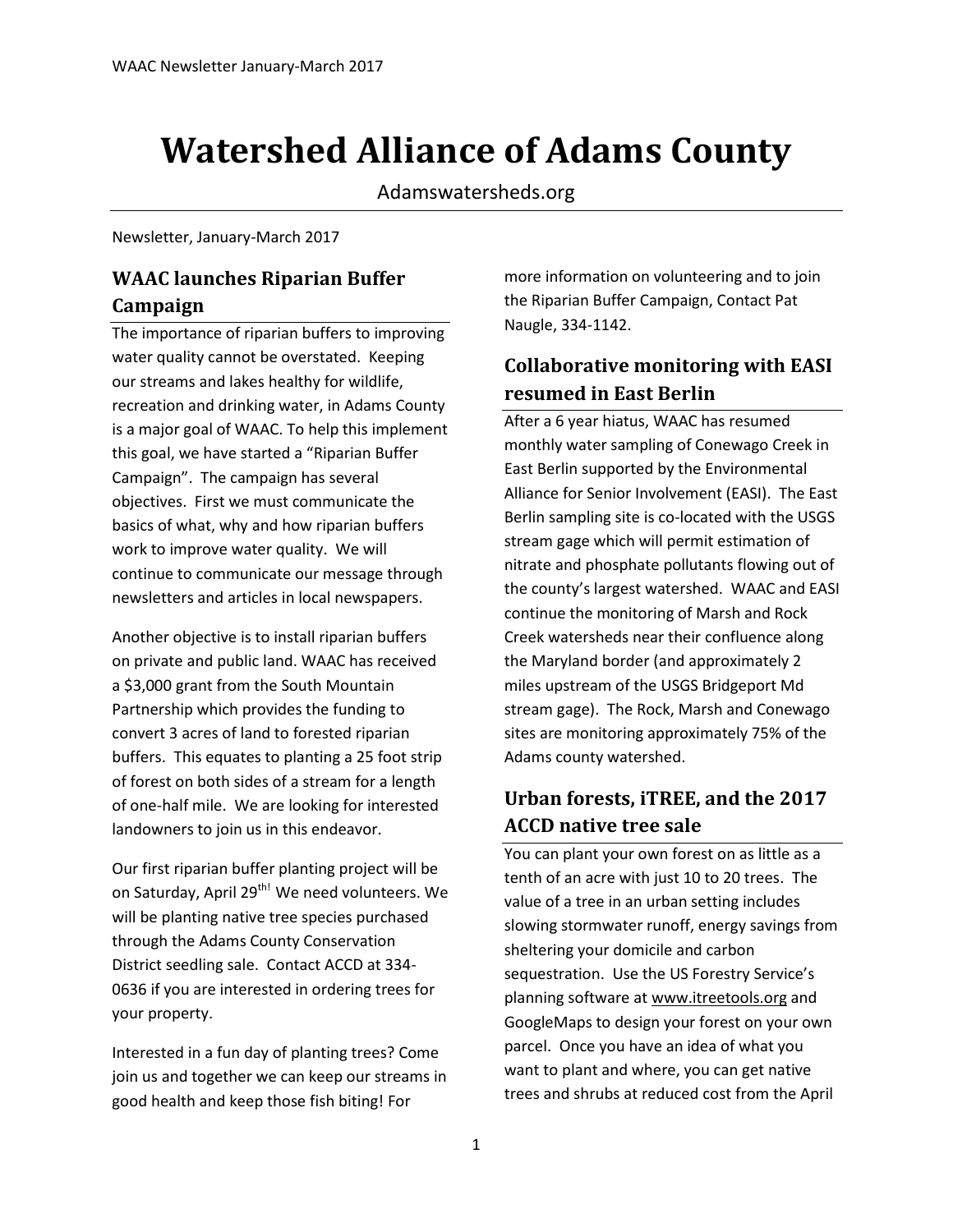tree seedling sale of the ACCD. Here is a link to the Tree Sale Brochure -

[http://www.adamscounty.us/Documents/2017](http://www.adamscounty.us/Documents/2017Brochure.pdf) [Brochure.pdf](http://www.adamscounty.us/Documents/2017Brochure.pdf) Don't miss the order deadlines of March  $1<sup>st</sup>$  for containerized plants and April  $3<sup>rd</sup>$ for bareroot seedlings

## **Rock Creek: Nitrates down, phosphates up**

First the good news, analysis of Rock Creek water quality data from 2005 to present, reveals a significant decline in the level of nitrates (figure 1). Improvements in wastewater treatment technologies deployed by municipal facilities in the last 15 years are believed to have strongly contributed to this result. At 2.02 mg/l the average level of nitrate over the 2011-16 period was 59% lower than the average over the 2005-10 period.



**Figure1. Trend in nitrate level (mg/liter) on Rock Creek, 2005 to 2016.**

But all is not rosy on Rock Creek, as reflected in the increasing trend in phosphate levels since 2005 (figure 2).



**Figure 2. Trend in phosphate levels (mg/liter) on Rock Creek, 2005 to 2016.**

Levels seemed to have abruptly increased in the month of May 2012 and have remained elevated ever since. Explanations are being sought so if you have an idea drop us a line.

## **Marsh Creek: A picture of stability**

The levels of nitrate and phosphate in Marsh Creek have remained relatively low and stable with no significant trends discernable over the last 17 years. The average Marsh Creek nitrate level at 1.85 mg/l was lower than the averages observed for Conewago and Rock Creek, respectively, over this period. This likely reflects the greater proportion of forest in the Marsh Creek watershed.

The average phosphate level of 0.78 mg/l was similar to the other two principal watersheds

## **Conewago Creek: The jury is still out**

From 2005 to 2010 the levels of nitrates and phosphates measured at the county line in East Berlin were both trending downward (figure 3).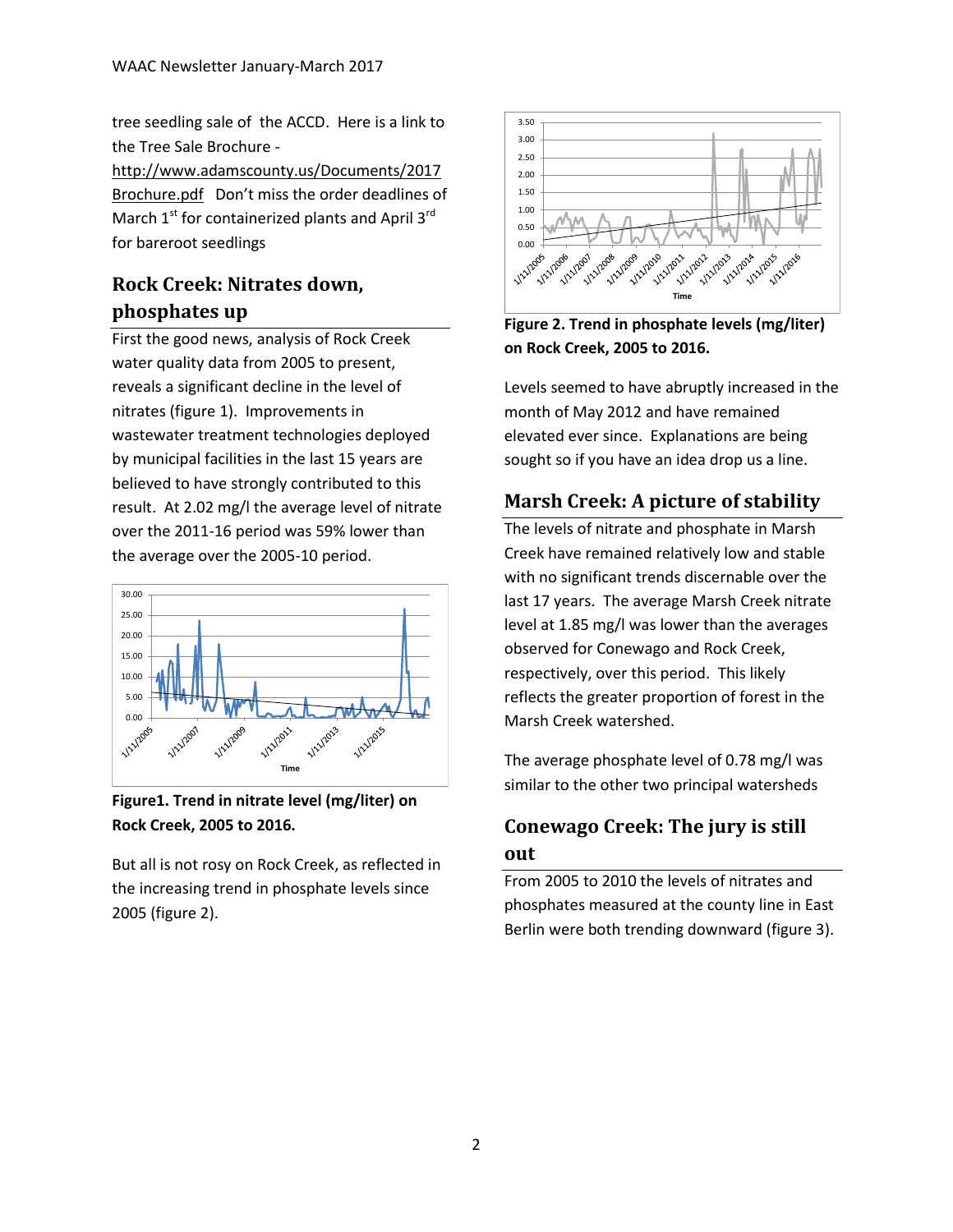



**Figure 3. Trends in nitrate and phosphate levels in samples from Conewago Creek, 2005 to 2011**

With only 4 months of data recorded since the resumption of WAAC monitoring, it is too early to tell if those trends have continued. The Conewago watershed drains 50 percent of the land area in Adams county and accounts for a high proportion of streams listed by the DEP as impaired. Land use is largely agricultural in nature.

### **WAAC annual meeting of the membership**

The 2017 annual meeting is scheduled for Tuesday the  $17<sup>th</sup>$  of April at the Adams County Agriculture & Natural Resource Center, 670 Old Harrisburg Road, Gettysburg. There will be snacks and hot beverages served starting at 6:30 pm with the meeting to begin at 7 pm.

#### **On average:**

The averages of nitrate and phosphate in water samples taken by WAAC and EASI volunteers on a monthly basis are given below. Compare the averages for the three principal watersheds of Adams county over various periods. Such data combined with streamflow data from the USGS gauging stations in East Berlin and Bridgeport should allow for the calculation of nutrient exports.

|             | Period of  | Phosphate | Nitrate       |
|-------------|------------|-----------|---------------|
| Waterbody   | measure    | (mg/L)    | (mg/L)        |
| Rock creek  | last 3 mo. | 2.09      | 3.8           |
|             | 2011-16    | 0.91      | 2.02          |
|             | 2005-10    | 0.43      | 4.91          |
|             | 2005-2016  | 0.71      | 2.97          |
| Marsh creek | last 3 mo. | 1.74      | $\mathcal{P}$ |
|             | 2011-16    | 0.81      | $1.5\,$       |
|             | 2005-10    | 0.72      | 2.23          |
|             | 2005-2016  | 0.78      | 1.85          |
| Conewago    | last 3 mo. | 2.25      | 0.07          |
| creek       | 2011-16    | n/a       | n/a           |
|             | 2005-10    | 0.39      | 5.51          |
|             | 2005-2016  | 0.76      | 4.78          |

#### **Did you know?**

Forested stream segments remove 200 to 800% more nitrogen than non-forested segments according to the Stroud Water Research Center in a 2004 study published in the *PNAS*.

A single Eastern White Pine planted on the northwest corner of a home in Gettysburg 30 years ago will generate winter energy savings of \$73 in 2017. The same tree by intercepting 2,100 gallons of rainfall will generate \$16 in stormwater benefits according to the US Forestry Service's iTree [\(www.itreetools.org\)](http://www.itreetools.org/).

In October 2016, the USDA, the Commonwealth and the EPA committed \$28.7 million in new funding to accelerate pollution reduction investments in agriculture. Adams is among the five PA counties identified by the Chesapeake Bay Foundation for prioritization.